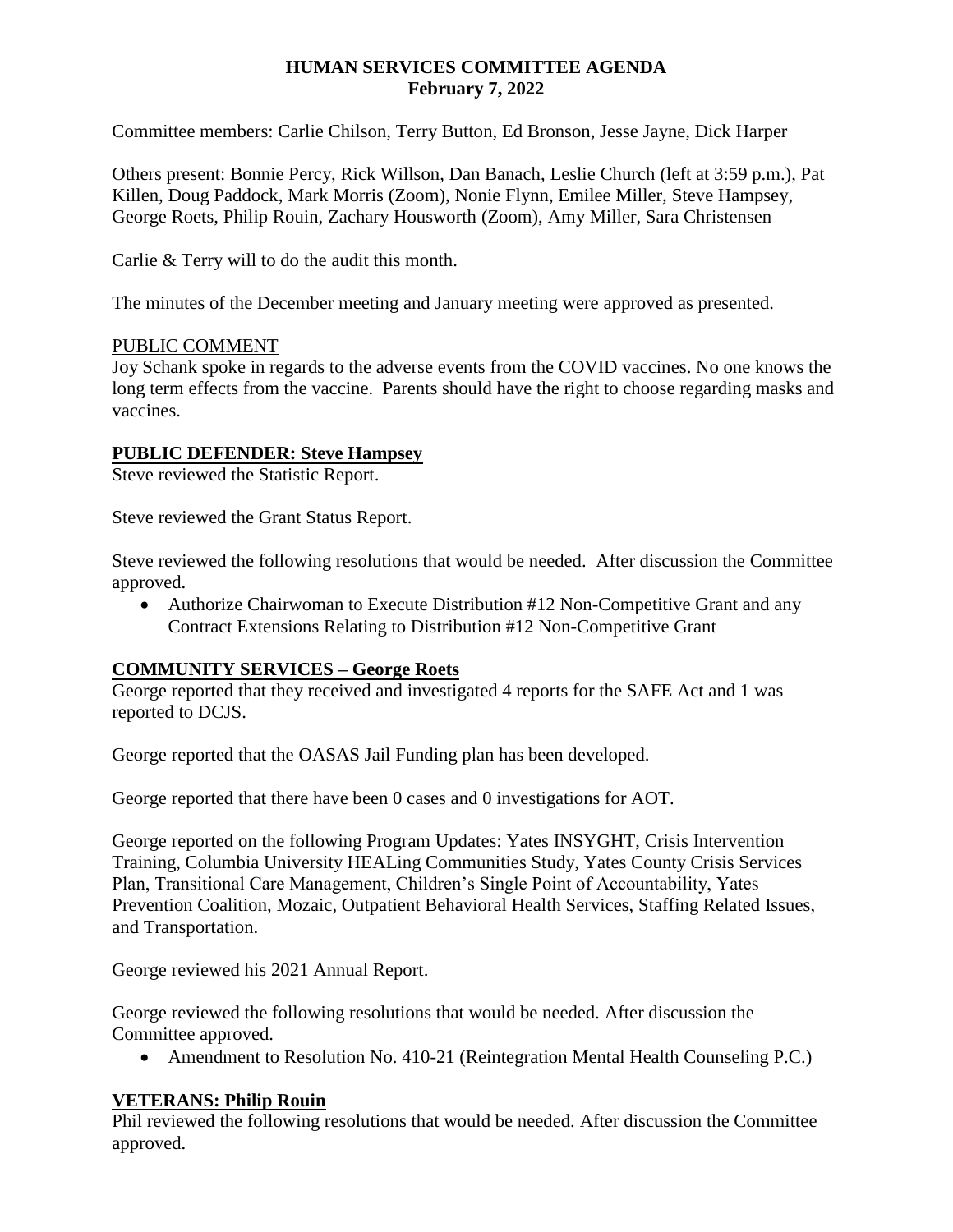- Authorize Director of Veterans Services to Fill Veteran Service Officer Position
- Request State Funding for the Establishment of a PFC Joseph Dwyer Peer-to-Peer Support Program in Yates County

Phil reviewed the following Veterans' Service Projects: Veteran Suicide Prevention and Community Engagement and Yates Suicide Prevention Coalition's Advisory Council.

Phil reported on his Personnel, Training & Conference Updates. He highlighted that Mrs. Carrie Ahearn resigned and that Ms. Michele Personius has returned as an Intern.

Phil reported that their Monthly Services Report for January shows 356 services provided. Two homeless Veterans were provided services.

Phil reported that the VSA staff and volunteers transported 40 Veterans to medical appointments.

Phil reviewed the Summary of Statistical Data.

Phil reported the following Veteran-Related Training, Meetings, and Community Events: Coffee 'n Cards Saturday February 12th 1-4p.m., Yates County Suicide Prevention Advisory Council Meeting Wednesday February 15<sup>th</sup> 5:30 p.m., and NYS DVS & CVSOA Leadership Team Meeting Wednesday February  $16<sup>th</sup> 10:30$  a.m.

Phil reported that the monthly total compensation for VA claims settled in the last month was \$46,514.47. Total compensation and disbursement year-to-date was \$138, 459.14.

Phil reported the New York State Proposed Budget Update and Veterans' Services Volunteer Recognition Ceremony planned for March.

# **OFFICE FOR THE AGING: Zachary Housworth**

Zach provided Program Updates on the following: Senior Nutrition Case Manager, EISEP/Home Care, Health Insurance Information Counseling and Assistance Program, Transportation, Personal Emergency Response System, Senior Nutrition, Emergency Assistance, and Tax Preparation Season.

Zach also reviewed the Fiscal and Contract Update and updated the Committee on the Nutrition Program Audit. Zach explained why restaurants do not want to be a provider for Senior Congregate Meals.

# **SOCIAL SERVICES: Amy Miller**

Amy reviewed the following resolutions that would be needed. After discussion the Committee approved.

- Authorize Contract with Safe Harbors of the Finger Lakes
- Authorize Contract with Pathways Inc.
- Authorize Chairwoman to Sign MOU for Allocation of Funding
- Recognize Yates County Distinguished Youth Award Recipient

Amy reported on the continuation of Medicaid spending cap.

Amy reported that they are Expanding Medicaid Eligibility. The theory of this is that more people will have health insurance, but it will likely increase the cost of Medicare. NYS is continuing the takeover of Medicaid by making these cases easier to process.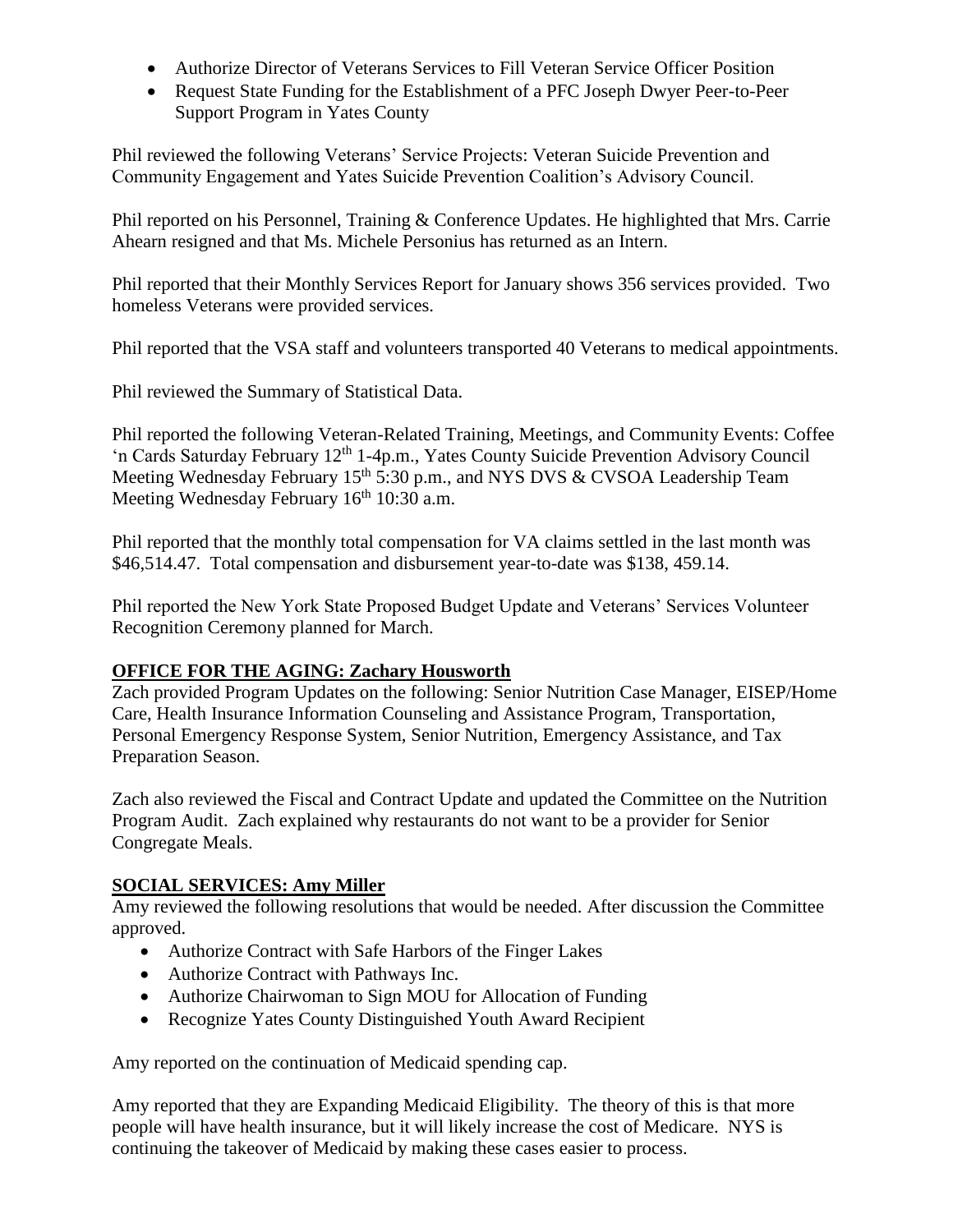Amy reported that the Raise the Age has increased the age of criminal responsibility from 16 to 18. They have not had a Raise the Age placement yet.

Amy reported that Modernizing Foster Care Rates will have local cost implications. Amy will be discussing those implications with the County Administrator. The Foster Care block grant is increased, but this will not likely be enough to cover the rate increase. Amy reported that they expanded the State's housing supply. To prevent evictions and homelessness they have the following programs: Homeowner Assistance Fund, Homeowner Protection Program, and Legal Representation for Eviction.

Amy reported that there is a new grant program to help people become childcare providers, but there is a lack of childcare providers.

Amy reported that there are proposed changes to the Public Assistance Program to Address Poverty. This will impact the way that they currently process cases.

Amy reported that there is no charge in the Safety Net reimbursement from NYS. They will continue to pay 71% of Safety Net Cost.

Amy reported that Summer Youth Employment Program has been increased 1.1 million over last year and this should cover the increase in minimum wage.

Amy reviewed the ERAP Payments as of 2/1/22.

Amy reviewed the Unemployment Rates.

Amy reported that Certified Production Technician classes began on January 24<sup>th</sup>. There are 6 individuals are being funded this class and are attending in person. Four are currently employed and are upskilling for promotions and two are unemployed job seekers.

Amy reported that in partnership with Finger Lakes Youth Apprenticeship Program and Penn Yan Academy 10 students (2) seniors and (8) Juniors and five businesses (Coach and Equipment, Abtex, Castner Performance, Birkett Mills, and Penn Yan Aero).

Amy reported that there was an online community training on Online Safety for Youth was held on 1/13/22 and had 35 people in attendance.

#### **PUBLIC HEALTH: Sara Christensen**

Sara reported that the total COVID case count to date is 3,957 cases, they have received 26 new cases since their prior report, 2 individuals are hospitalized, 35 deaths, and the 7 day CDC percentage is currently at 11.83% which is considered High. They are seeing their weekly case count decrease.

Sara reported that New York State made changes to the isolation/quarantine guidelines. New York State is now the one calling positive cases. Because of that, they do not have the data on various areas. That is why there has been a change in her monthly report and what the Public Health Department is reporting on. Schools are not accepting at home negative tests at this time. This is partly because they do not have the ability to validate that the test was done on the child.